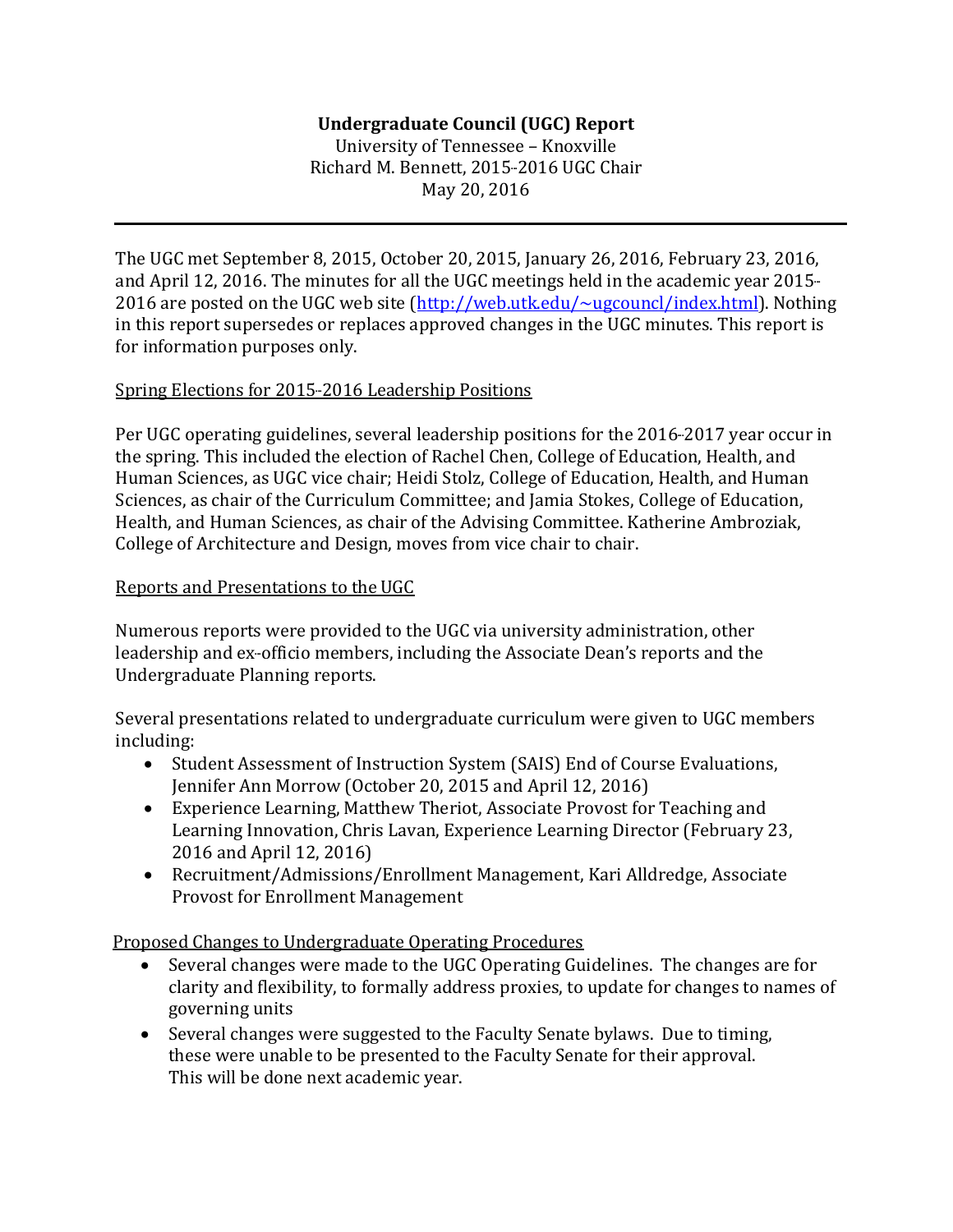## **UGC Committees**

#### Curriculum Committee

*Chair, Gary Ramsey, College of Nursing (Fall), Katherine Ambroziak, College of Architecture and Design (January meeting), Heidi Stolz, College of Education, Health, and Human Sciences (April)*

Hundreds of pages of both consent agenda and main agenda items were submitted from the various colleges and units across campus, discussed at length, and most were approved with no or slight changes. All of the changes were presented to the Faculty Senate Executive Council, and then to the entire Faculty Senate. All of the proposed changes were approved by the Faculty Senate.

#### General Education Committee

### *Chair, Barbara Murphy, College of Arts and Sciences*

Changes in curricular (such as courses designated for General Education credit) were presented to the Faculty Senate Executive Council, and then to the entire Faculty Senate. All of the proposed changes were approved by the Faculty Senate.

A project is underway that is designed to improve the General Education Petition Database and process. This project seeks to avoid repetitions for petitions by creating a database of current approvals, which would allow transfer evaluators in the Registrar's Office to assign GER credits where appropriate without having to submit a new petition for a course that has already been approved. Details are being worked out, but everyone agreed that this project could result in an improved process. Issues that need to be considered include creating a written policy regarding blanket petitions for general education requirements, reporting approved petitions once a year, deciding on a schedule of reevaluation of approved courses, and publishing approved petitions online.

The General Education committee developed expectations for phasing out a General Education Course. Currently, the General Education designation of a course does not necessarily follow the catalog. The expectation would be that there would be a 6-year phase out period for all courses dropped from the General Education list, thus tying the General Education designation of a course to the catalog year.

### Policy Committee

#### *Chair, Roxanne Hovland, College of Communication and Information*

A small change was made to the final exam policy related to changes in location of the final exam. During the discussion of this, several issues regarding final exams were brought up. Richard Bennett met with the Registrar's office and several faculty, and will be summarizing the concerns/issues and presenting them to Vice Provost for Academic Affairs RJ Hinde.

A catalog statement was added on SOAR, Summer Opportunity for Academic Recovery. SOAR is an academic recovery program for eligible students who are dismissed at the end of spring term and have not previously been dismissed from the University. SOAR participants are reinstated for summer term to provide them with an opportunity to return to Good Standing with focused effort. If a SOAR student successfully completes summer term courses, she or he will be given the opportunity to continue enrollment into fall term and beyond. Returning to Good Standing by the end of summer term is a primary goal of SOAR.